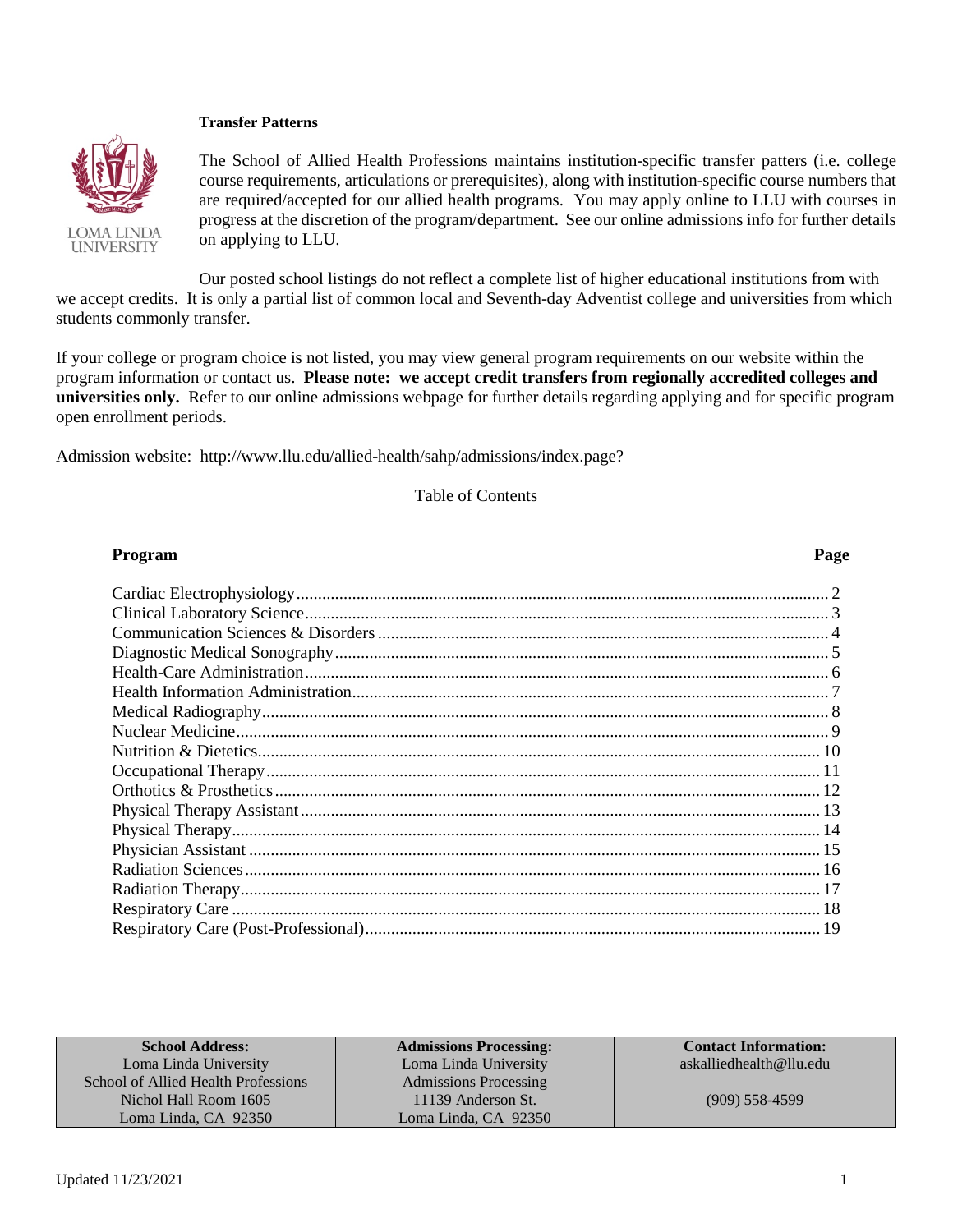**Transfer Patterns for Imperial Valley College Students**

**MAJOR: Cardiac Electrophysiology Technology – AS**

### **LOMA LINDA UNIVERSITY REQUIREMENTS: IMPERIAL VALLEY COURSE EQUIVALENCIES:**

#### **NATURAL SCIENCES: NATURAL SCIENCES:**

**Any student who has attended a Seventh-day Adventist college/university, will be required to have religion course(s).**<br>Human Anatomy & Physiology/lab, sequence<br> $BIOL 200 + 202 \underline{or} BIOL 204 + 206$ Human Anatomy & Physiology/lab, sequence Intro Physics/lab <u>or</u> high school physics (one course) No Equivalent <u>or</u> HS Physics Math: 2 yrs H.S. level with C grade or better or college Intermediate Algebra HS or MATH 91 (required/no credit)<br>edical Terminology AHP 100 Medical Terminology

**SOCIAL SCIENCE:**<br> **SOCIAL SCIENCE:**<br> **SOCIAL SCIENCE:**<br> **Select one class from the following:**<br> **Select one class from the following:** General Psychology or Sociology or Cultural Anthropology PSY 101 or SOC 101 or ANTH 102

**COMMUNICATION:** COMMUNICATION: English Composition. complete seq (CLEP not accepted) ENGL 110 + 201 English Composition, complete seq (CLEP not accepted)

**ELECTIVES:** To meet minimum total requirements of 34 semester units (with a GPA of 2.4 or higher)

**All courses must be 100 level courses and above for credit**

#### **Any student who has attended a Seventh-day Adventist college/university, will be required to have religion course(s).**

**OBSERVATION EXPERIENCE**: Observation hours in a CEP department (minimum of 2 exams observed).

### **PLEASE NOTE THAT C MINUS (C-) GRADES ARE NOT TRANSFERABLE FOR CREDIT**

To apply online log onto: <http://www.llu.edu/apply/>

Department website: [www.llu.edu/radsci](http://www.llu.edu/radsci)

**Select one class from the following**: **Select one class from the following**: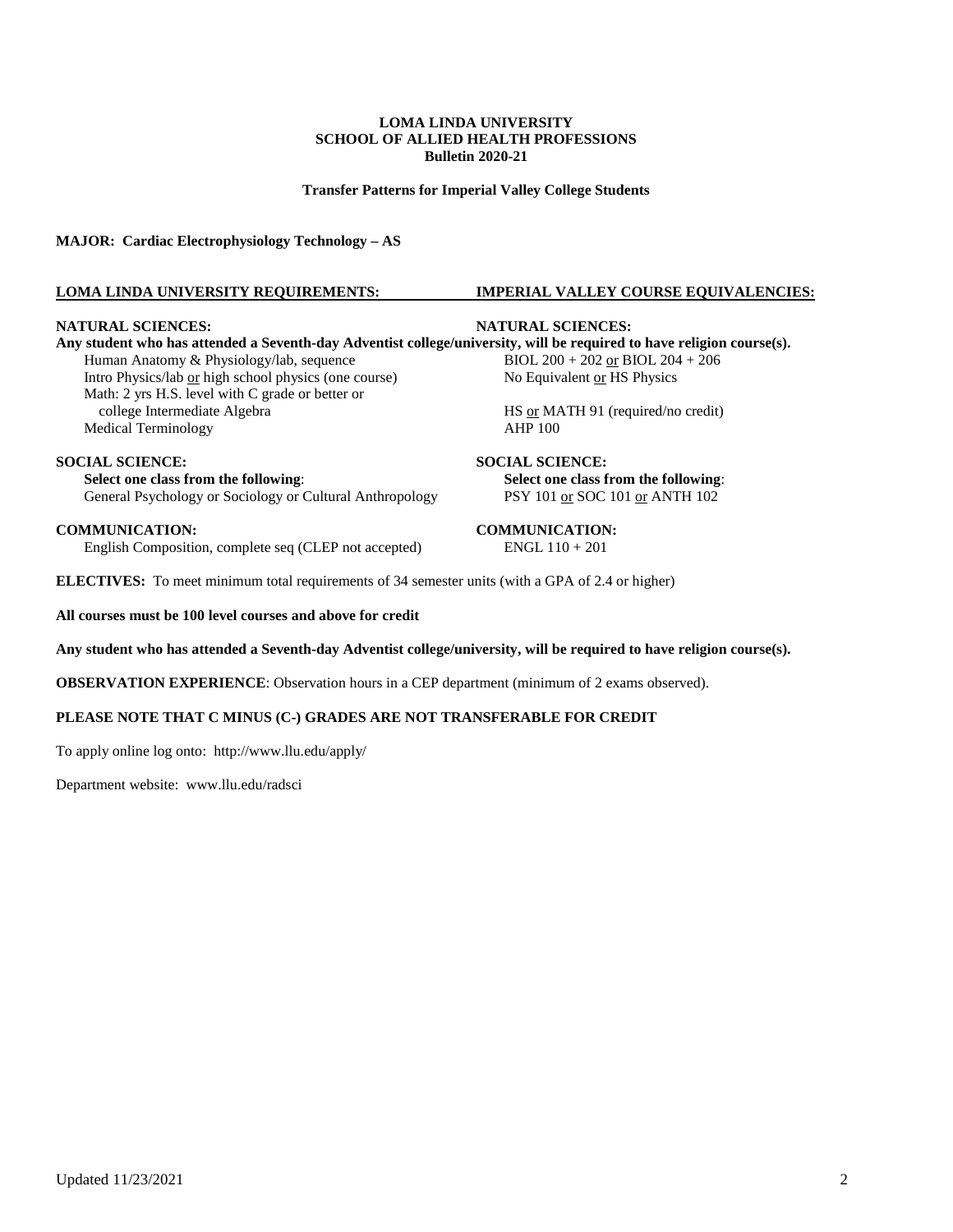**Transfer Patterns for Imperial Valley College Students**

### **MAJOR: BS Degree - CLINICAL LABORATORY SCIENCE**

#### **LOMA LINDA UNIVERSITY REQUIREMENTS: IMPERIAL VALLEY COURSE EQUIVALENCIES:**

**HUMANITIES: (14 semester units minimum) HUMANITIES: (14 semester units minimum) Any student who has attended a Seventh-day Adventist college/university, will be required to have religion course(s). Select from at least 3 subject areas:** *Select from at least 3 subject areas (listed on the left)* Art/Music, Performing Arts (limited to 2 sem units) *Applied/Performing Arts (2 units maximum)* Literature, Philosophy, History, Foreign Language/Modern Language/American Sign Lang **NATURAL SCIENCES: (2 areas, 8 semester units min) NATURAL SCIENCES: (2 areas, 8 semester units min)**  College Algebra or calculus (Statistics not accepted) MATH 150<br>General Chemistry with lab, complete sequence CHEM  $200 + 202$ General Chemistry with lab, complete sequence Organic Chemistry with lab, complete sequence CHEM 204 + 206 General Physics with lab (must include principles of light & electricity) PHYS  $200 + 202 + 204$ General Biology with lab (one Course) BIOL 180 **SOCIAL SCIENCES: (2 areas, 8 semester units min) SOCIAL SCIENCES (2 areas, 8 semester units min)**  Cultural Diversity (approved course) or Cultural Anthropology SOC 150 or ANTH 102 **Select remainder of social sciences units from: Select remainder of social sciences units from:** Sociology; Economics, Psychology *Select from at least 1 subject areas (listed on the left)* Political Science, Geography **COMMUNICATION: (min 6 semester units)**<br> **COMMUNICATION: (min 6 semester units)**<br> **COMMUNICATION: (min 6 semester units)**<br> **COMMUNICATION: (min 6 semester units)** English composition, complete sequence (CLEP not accepted) If needed, select remainder from: **If needed, select remainder from: If needed, select remainder from:** Computer Applications CIS 101 Speech or Critical Thinking COMM 100 or COMM 125 **HEALTH AND WELLNESS: (min 2 semester units) HEALTH AND WELLNESS: (min 2 semester units)** Health Ed (personal health or nutrition) HE 102 or HE 106

2 PE Activity Courses 2 PE Activity Courses

**ELECTIVES**: To meet minimum total requirements of 64 semester units

### **All courses must be 100 level courses and above for credit**

**Recommended but not required course:** Anatomy & Physiology, Biochemistry, Cellular or Molecular Biology, Genetics, Speech, Computer Applications, Critical Thinking

### **PLEASE NOTE THAT C MINUS (C-) GRADES ARE NOT TRANSFERABLE FOR CREDIT**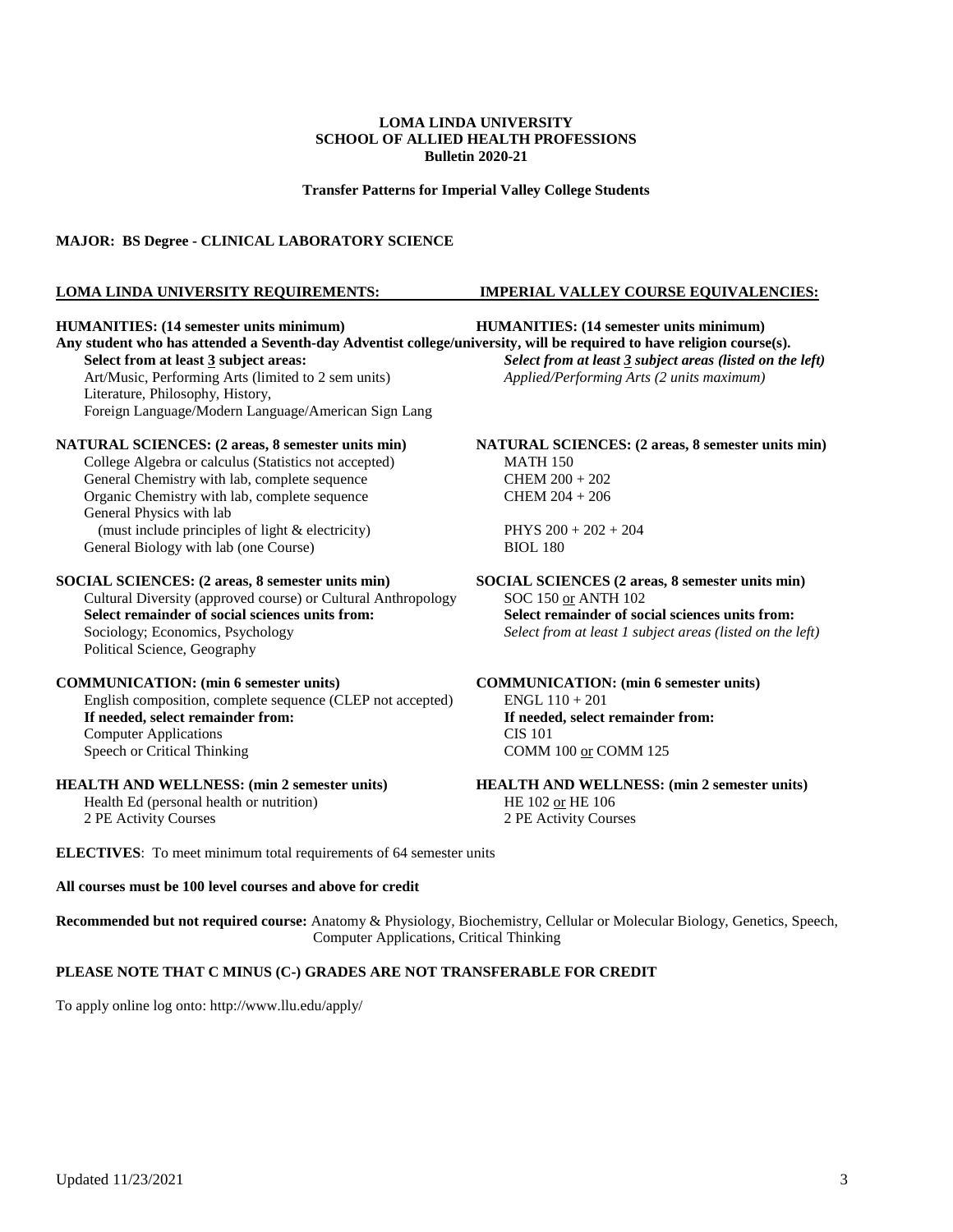**Transfer Patterns for Imperial Valley College Students**

### **MAJOR: B.S. Degree – COMMUNICATION SCIENCES & DISORDERS**

### **LOMA LINDA UNIVERSITY REQUIREMENTS: IMPERIAL VALLEY COURSE EQUIVALENCIES:**

**HUMANITIES: (14 semester units minimum) HUMANITIES: (14 semester units minimum) Any student who has attended a Seventh-day Adventist college/university, will be required to have religion course(s). Select from at least 3 subject areas:** *Select from at least 3 subject areas (listed on the left)* Art/Music, Performing Arts (limited to 2 sem units) *Applied/Performing Arts (2 units maximum)* Literature, Philosophy, History, Foreign Language/ Modern Language/ American Sign Lang **NATURAL SCIENCES: (2 areas, 8 semester units minimum) NATURAL SCIENCES: (2 areas, 8 semester units minimum)** \*One biological science course required (A&P, Biol., Micro) BIOL \*One physical science required (Physics or Chemistry) 2 yrs HS Algebra/C grade or better or Inter Algebra or higher HS (required/ no credit) or MATH 91 or MATH 150 General or Intro Statistics required MATH 119 \*At least one Natural Science course must include a lab **SOCIAL SCIENCES: (2 areas, 8 Sem units minimum) SOCIAL SCIENCES: (2 areas, 8 Sem units minimum)** General Psychology<br>
Human Develop., Develop. Psych, or Child Develop.<br>
PSY 204 <u>or</u> CDEV 104 Human Develop., Develop. Psych, or Child Develop. **Select remainder of social sciences units from:**<br>Seciology, Psychology, Anthropology<br>Select from at least 1 subject areas (listed on the Select from at least 1 subject areas (listed on the left) Political Science **COMMUNICATION: (min 6 Sem units) COMMUNICATION: (min 6 Sem units)** English Composition, complete seq (CLEP not accepted) ENGL  $110 + 201$ Speech COMM 100 or COMM 125 **HEALTH AND WELLNESS: (min 2 semester units) HEALTH AND WELLNESS: (min 2 semester units)** Health Ed (personal health or nutrition) HE 102 or HE 106 2 PE Activity Courses 2 PE Activity Courses

**ELECTIVES**: To meet minimum total requirements of 64 semester units

### **All courses must be 100 level courses and above for credit**

### **PLEASE NOTE THAT C MINUS (C-) GRADES ARE NOT TRANSFERABLE FOR CREDIT**

**TRANSITIONAL MS** - Admission to the program requires a bachelor's degree from an accredited college/university. Additional prerequisite coursework, beyond the bachelor's degree, is not required prior to entering this program. Students admitted to the Transitional Masters program must show evidence of having completed a minimum of one undergraduate course in each of the following areas prior to fall quarter of their second year in the program: Biological sciences (such as Biology, human anatomy, etc.), physical sciences (physics or chemistry preferred), statistics, and the social/behavioral sciences (such as psychology, sociology, educational psychology, etc.).

**COMMUNICATION SCIENCES & DISORDERS MS** - Admission to the program requires a bachelor's degree in Communication Disorders (also called Speech-Language Pathology). \*\*Note: students admitted to the graduate program must show evidence of having completed a minimum of one undergraduate course in each of the following areas: Biological sciences (such as Biology, human anatomy, etc.), physical sciences (physics or chemistry preferred), statistics, and the social/behavioral sciences (such as psychology, sociology, educational psychology, etc.)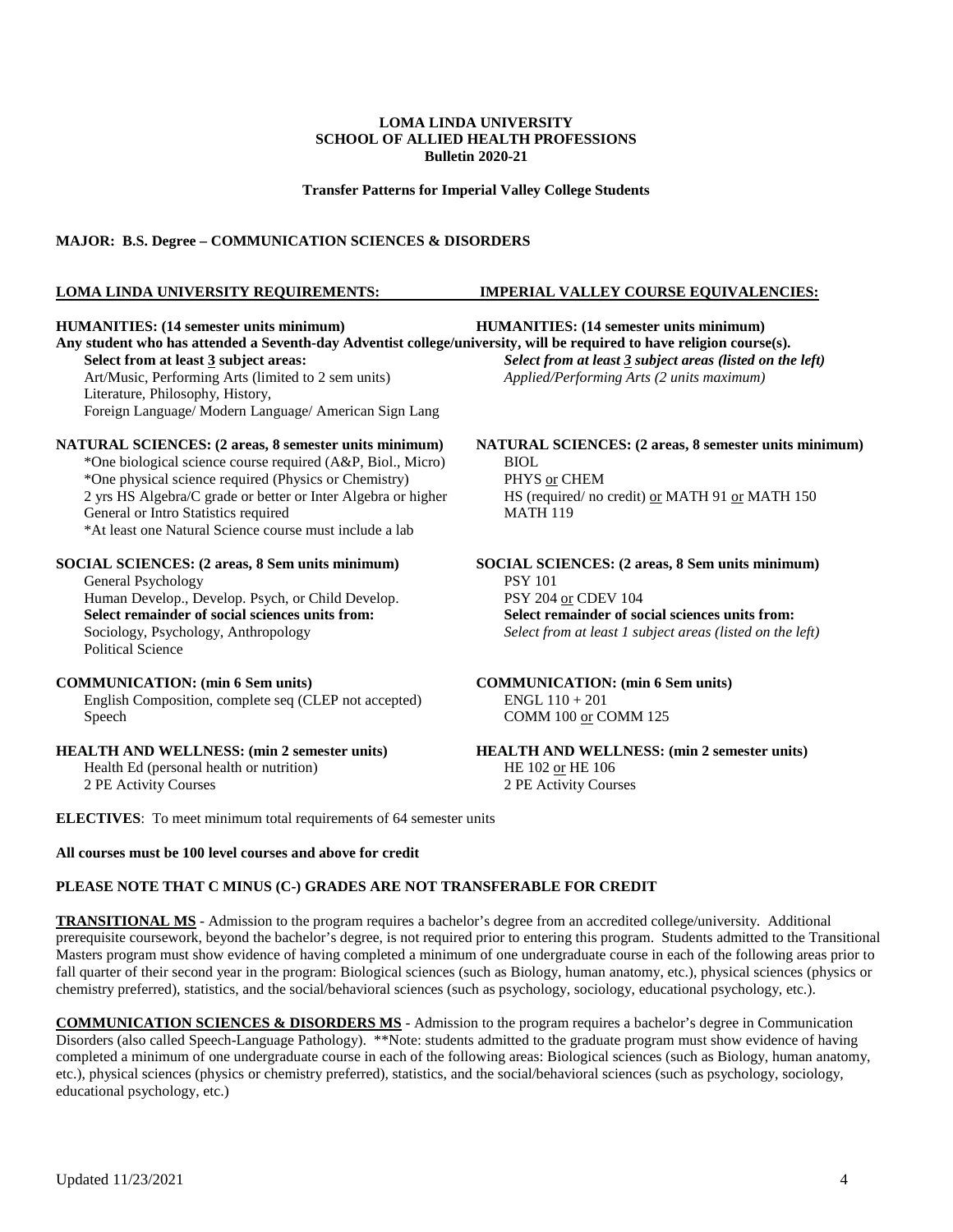**Transfer Patterns for Imperial Valley College Students**

### **MAJOR: DIAGNOSTIC MEDICAL SONOGRAPHY, B.S.**

#### **LOMA LINDA UNIVERSITY REQUIREMENTS: IMPERIAL VALLEY COURSE EQUIVALENCIES:**

**HUMANITIES: (14 semester units minimum) HUMANITIES: (14 semester units minimum) Any student who has attended a Seventh-day Adventist college/university, may be required to have religion course(s). Select from at least 3 subject areas:** *Select from at least 3 subject areas (listed on the left)* Art/Music, Performing Arts (limited to 2 sem units) *Applied/Performing Arts (2 units maximum)* Literature, Philosophy, History, Foreign Language/ Modern Language/ American Sign Lang **NATURAL SCIENCES\*: (2 areas, 8 semester units minimum) NATURAL SCIENCES: (2 areas, 8 semester units minimum)** Anatomy & Physiology/lab, sequence College Algebra (Statistics not accepted) MATH 150 Intro. or Gen. Physics (one course) No Equivalent or PHYS 200 Medical Terminology **AHP** 100 **Select additional from**: Chemistry, Statistics, Geology **Select additional from:** CHEM, MATH 119, GEOL \*Natural Science courses must be completed within the past 5 years. **SOCIAL SCIENCES:** (2 areas, 8 semester units minimum)<br>Anthropology; Sociology; Economics<br>Select from at least 2 subject areas (listed on the left) Select from at least 2 subject areas (listed on the left) Psychology; Political Science, Geography **COMMUNICATION: (6 Semester units) COMMUNICATION: (6 Semester units)** English Composition, complete seq (CLEP not accepted) ENGL  $110 + 201$ <br>Speech (if needed to fulfill required units) COMM  $100 \text{ or }$  COMM  $125$ Speech (if needed to fulfill required units) **HEALTH AND WELLNESS: (min 2 Sem units) HEALTH AND WELLNESS: (min 2 Sem units)** Health Education (Personal Health or Nutrition) HE 102 or HE 106 2 PE Activity Courses 2 PE Activity Courses

**ELECTIVES**: To meet the minimum total of 64 semester units

### **All courses must be 100 level courses and above for credit**

**OBSERVATION EXPERIENCE:** Eight (8) hours minimum observation experience in Medical Sonography (preferably at LLUMC) is required prior to interview.

### **PLEASE NOTE THAT C MINUS (C-) GRADES ARE NOT TRANSFERABLE FOR CREDIT**

To apply online log onto:<http://www.llu.edu/apply/>

Department website: [www.llu.edu/radsci](http://www.llu.edu/radsci)

Updated 11/23/2021 5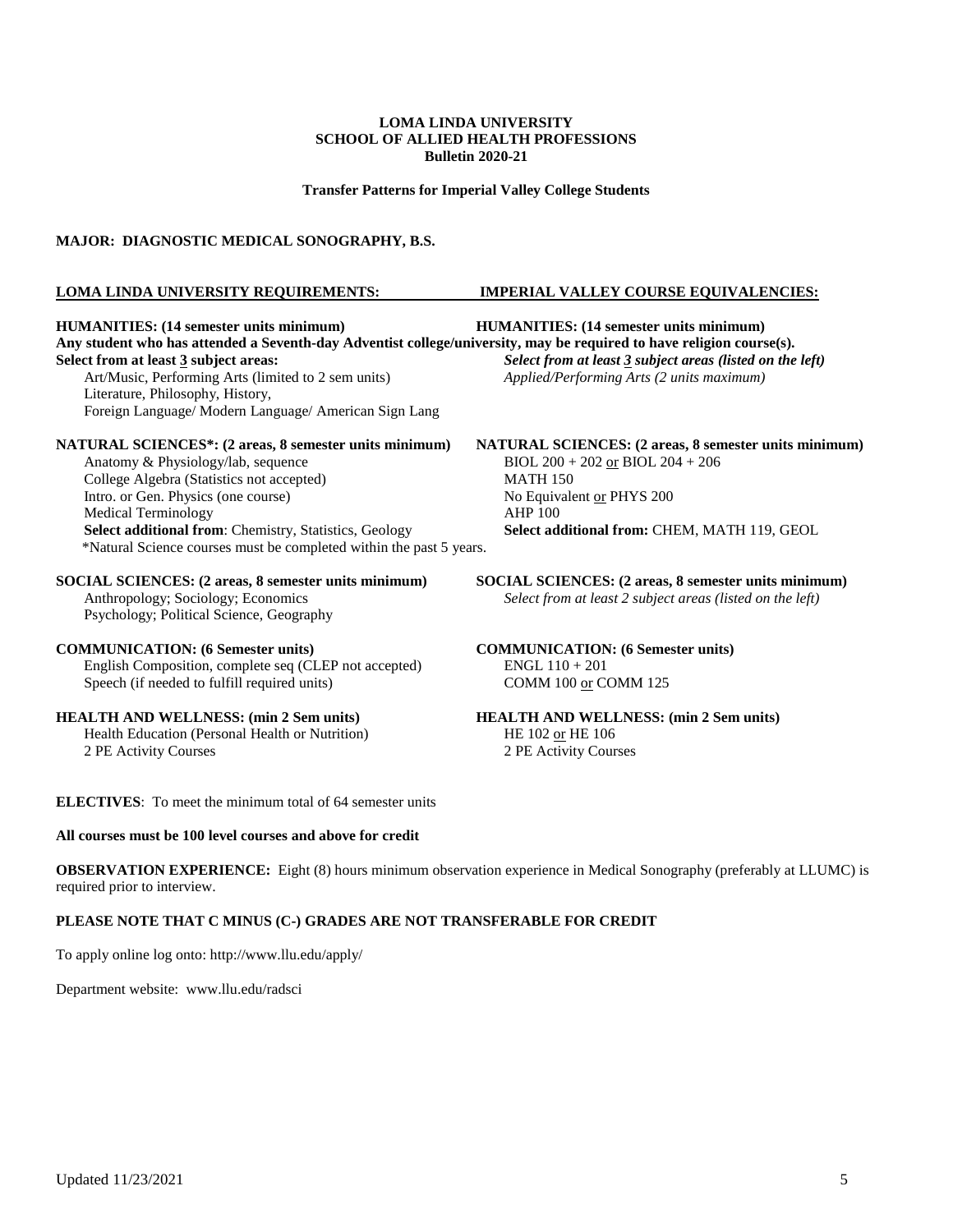**Transfer Patterns for Imperial Valley College Students**

### **MAJOR: HEALTH-CARE ADMINISTRATION, B.S. (ONLINE)**

#### **LOMA LINDA UNIVERSITY REQUIREMENTS: IMPERIAL VALLEY COURSE EQUIVALENCIES:**

**HUMANITIES: (14 semester units minimum) HUMANITIES: (14 semester units minimum)** Any student who has attended a Seventh-day Adventist college/university, will be required to have religion course(s).<br>Select from at least 3 subject areas (listed on the Art/Music appreciation, Performing Arts (limited to 2 sem units) Literature, Philosophy, History; Foreign Language/ Modern Language/ American Sign Lang

Anatomy & Physiology, (one lab minimum) required. Take either: one Semester or quarter of combined anatomy & physiology OR one quarter or Semester of anatomy plus one quarter or Semester of physiology) Medical terminology<br>
2 years HS Algebra/C grade or better or Intermediate Algebra<br>
AHP 100<br>
HS (required/no credit) <u>or</u> MATH 91 2 years HS Algebra/C grade or better or Intermediate Algebra HS (required/no credit) or MATH 91<br>
Select one additional course from:<br>
Select one additional course from: **Select one additional course from:**<br> **Select one additional course from:**<br> **Select one additional course from:**<br> **Select one additional course from:**<br> **Select one additional course from:**<br> **Select one additional course fr** Chemistry, Mathematics, Physics, Astronomy, Geology

#### **SOCIAL SCIENCES: (2 areas, 8 Sem units min) SOCIAL SCIENCES: (2 areas, 8 Sem units min)**

**Select units from:** <br>Psychology, Sociology, Anthropology, <br>Select from at least Political Science, Economics

English Composition, complete seq (CLEP not accepted) ENGL 110 + 201 Speech or Interpersonal Communication COMM 100 or COMM 125 COMPUTER COLLEGE OF high school ok) CIS 101 or high school (no credit)

### **HEALTH AND WELLNESS: (min 2 Sem units) HEALTH AND WELLNESS: (min 2 Sem units)**

Health Ed (personal health or nutrition) HE 102 or HE 106 2 PE Activity Courses 2 PE Activity Courses

**Select from at least 3 subject areas (listed on the left)** *Applied/Performing Arts (2 units maximum)* 

**NATURAL SCIENCES: (2 areas, 8 semester units min)**<br>Anatomy & Physiology, (one lab minimum) required.<br>BIOL 200 + 202 <u>or</u> BIOL 204 + 206

# Select from at least 2 subject areas (listed on the left)

**COMMUNICATION: (6 Semester units) COMMUNICATION: (6 Semester units)**

**ELECTIVES**: Electives from any of the four domains may be selected to complete the general education minimum requirement of 46 semester units. In addition, some students may need to complete additional elective course work to bring their overall unit total to a minimum of 128 semester units while enrolled at Loma Linda University in order to meet graduation requirements.

### **All courses must be 100 level courses and above for credit**

### **PLEASE NOTE THAT C MINUS (C-) GRADES ARE NOT TRANSFERABLE FOR CREDIT**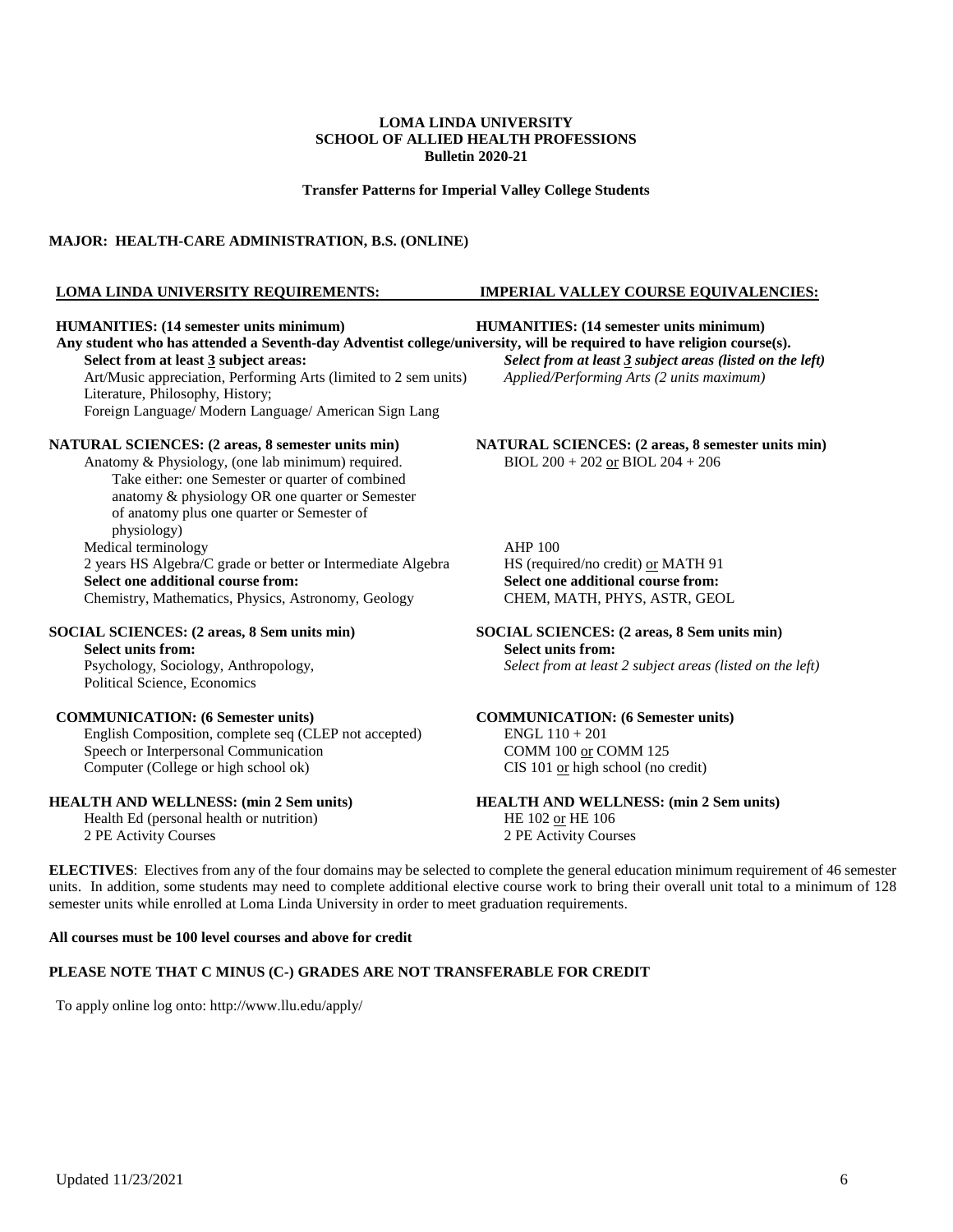**Transfer Patterns for Imperial Valley College Students**

### **MAJOR: BS Degree - HEALTH INFORMATION ADMINISTRATION**

### **LOMA LINDA UNIVERSITY REQUIREMENTS: IMPERIAL VALLEY COURSE EQUIVALENCIES:**

**HUMANITIES: (14 semester units) HUMANITIES: (14 semester units)** Any student who has attended a Seventh-day Adventist college/university, will be required to have religion course(s).<br>Select from at least 3 subject areas:<br> $\frac{1}{2}$ **Select from at least 3 subject areas (listed on the left)** Art/ Music, Performing Arts (limited to 2 Sem units) *Applied/Performing Arts (2 units maximum)* Literature, Philosophy, History, Foreign Language/ Modern Language/ American Sign Lang **NATURAL SCIENCES: (2 areas, 8 Sem units min) NATURAL SCIENCES: (2 areas, 8 Sem units min)** Anatomy & Physiology/lab, complete sequence BIOL 200 + 202 or BIOL 204 + 206 College Algebra MATH 150 Medical Terminology **AHP** 100 **Select one additional course from the following areas Select one additional course from the following areas** Physics, Math, or Chemistry PHYS, MATH, CHEM \*At least one Natural Science course must include a lab **SOCIAL SCIENCES: (2 areas, 8 semester units min) SOCIAL SCIENCES (2 areas, 8 semester units min)** Cultural Diversity (approved course, required) SOC 150 Psychology (one course) PSY **Select one additional course from the following areas Select one additional course from the following areas** Anthropology; Sociology; Economics *Select from at least 1 subject area (listed on the left)* Psychology; Political Science, Geography **COMMUNICATION: (6 Semester units) COMMUNICATION: (6 Semester units)** English Composition, complete seq (CLEP not accepted) ENGL 110 + 201 Business or Interpersonal Communications BUS 260 or COMM 125

Personal Health or Nutrition<br>2 PE Activity Courses

**HEALTH AND WELLNESS (min 2 Sem units)**<br>Personal Health or Nutrition **HEALTH AND WELLNESS: (min 2 Sem units)**<br>HE 102 or HE 106

2 PE Activity Courses 2 PE Activity Courses

**ELECTIVES**: **To meet minimum total requirements of 64 semester units**

### **All courses must be 100 level courses and above for credit**

**RECOMMEND:** Intro to Accounting (one course) and Excel (one course)

**CERTIFICATE PROGRAM** - Applicant must have baccalaureate degree and complete the following requirements: Intermediate Algebra, Anatomy & Physiology (sequence), Psychology course, Medical Terminology, and Business Communications.

**HEALTH INFORMATICS MS** – Applicant must have a bachelor's degree from an accredited U.S. college or university or the foreign equivalent of a bachelor's degree. Minimum GPA of 3.0. The Graduate Record Exam (GRE) may be requested and considered for GPA's less than 3.0.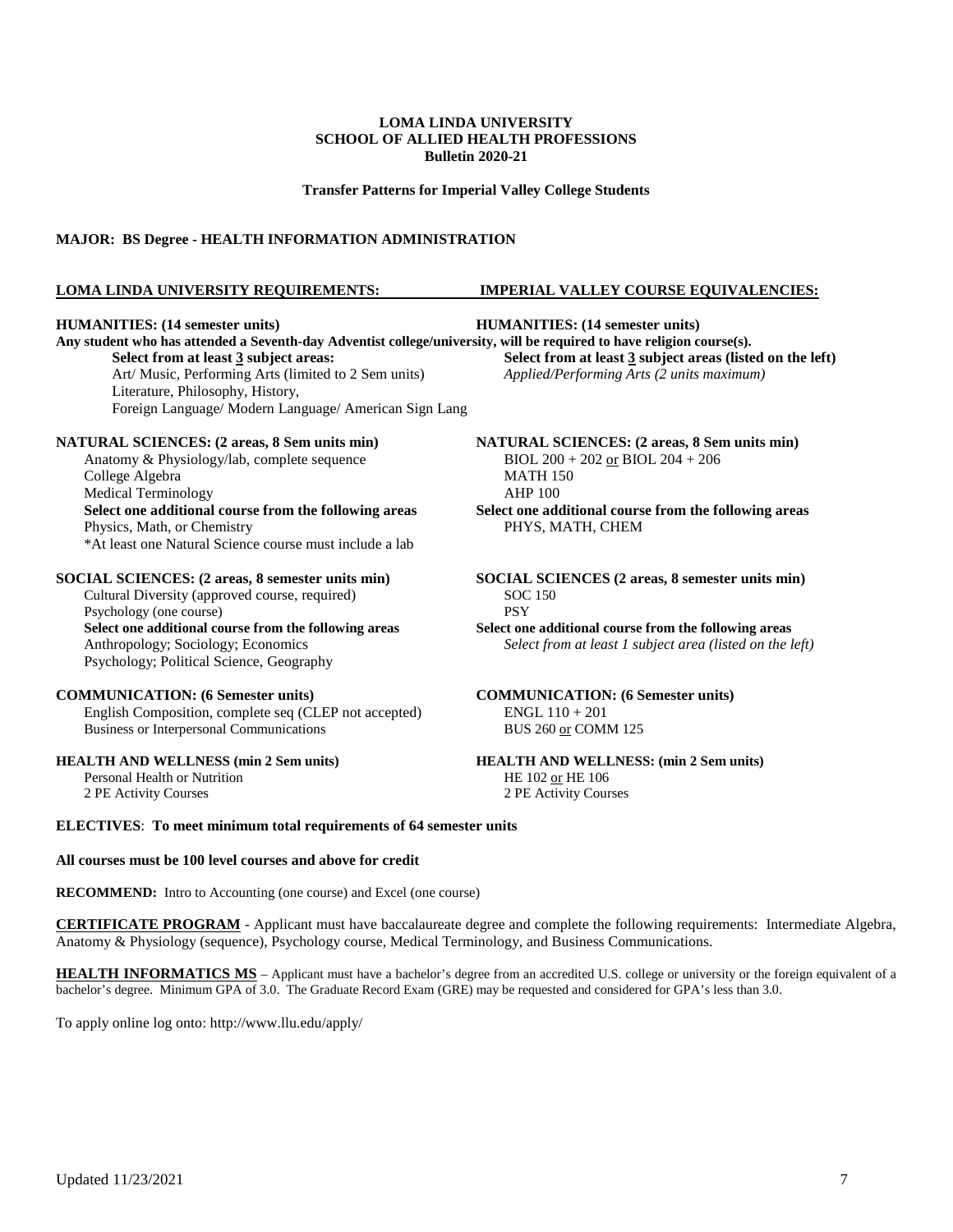**Transfer Patterns for Imperial Valley College Students**

### **MAJOR: MEDICAL RADIOGRAPHY, A.S.**

#### **LOMA LINDA UNIVERSITY REQUIREMENTS: IMPERIAL VALLEY COURSE EQUIVALENCIES:**

Human Anatomy & Physiology/lab, complete sequence Intro Physics (one course)<br>
Mo Equivalent <u>or</u> PHYS 200<br>
Medical Terminology<br>
AHP 100 Medical Terminology College Algebra (Statistics not accepted) MATH 150

**SOCIAL SCIENCE:**<br> **SOCIAL SCIENCE:**<br> **SOCIAL SCIENCE:**<br> **SOCIAL SCIENCE:**<br>
PSY 101 <u>or</u> SOC 101 General Psychology or Sociology

English Composition, complete seq (CLEP not accepted) ENGL 110 + 201 Speech COMM 100 or COMM 125

**ELECTIVES:** To meet minimum total requirements of 28 semester units

#### **All courses must be 100 level courses and above for credit**

**Any student who has attended a Seventh-day Adventist college/university, will be required to have religion course(s).**

**OBSERVATION EXPERIENCE**: 8 hours minimum work/observation experience (volunteer/employee) in a radiology department.

### **PLEASE NOTE THAT C MINUS (C-) GRADES ARE NOT TRANSFERABLE FOR CREDIT**

To apply online log onto:<http://www.llu.edu/apply/>

Department website: [www.llu.edu/radsci](http://www.llu.edu/radsci)

# **NATURAL SCIENCES:**<br>Human Anatomy & Physiology/lab, complete sequence<br> $BIOL 200 + 202$  or  $BIOL 204 + 206$

### **COMMUNICATION: COMMUNICATION:**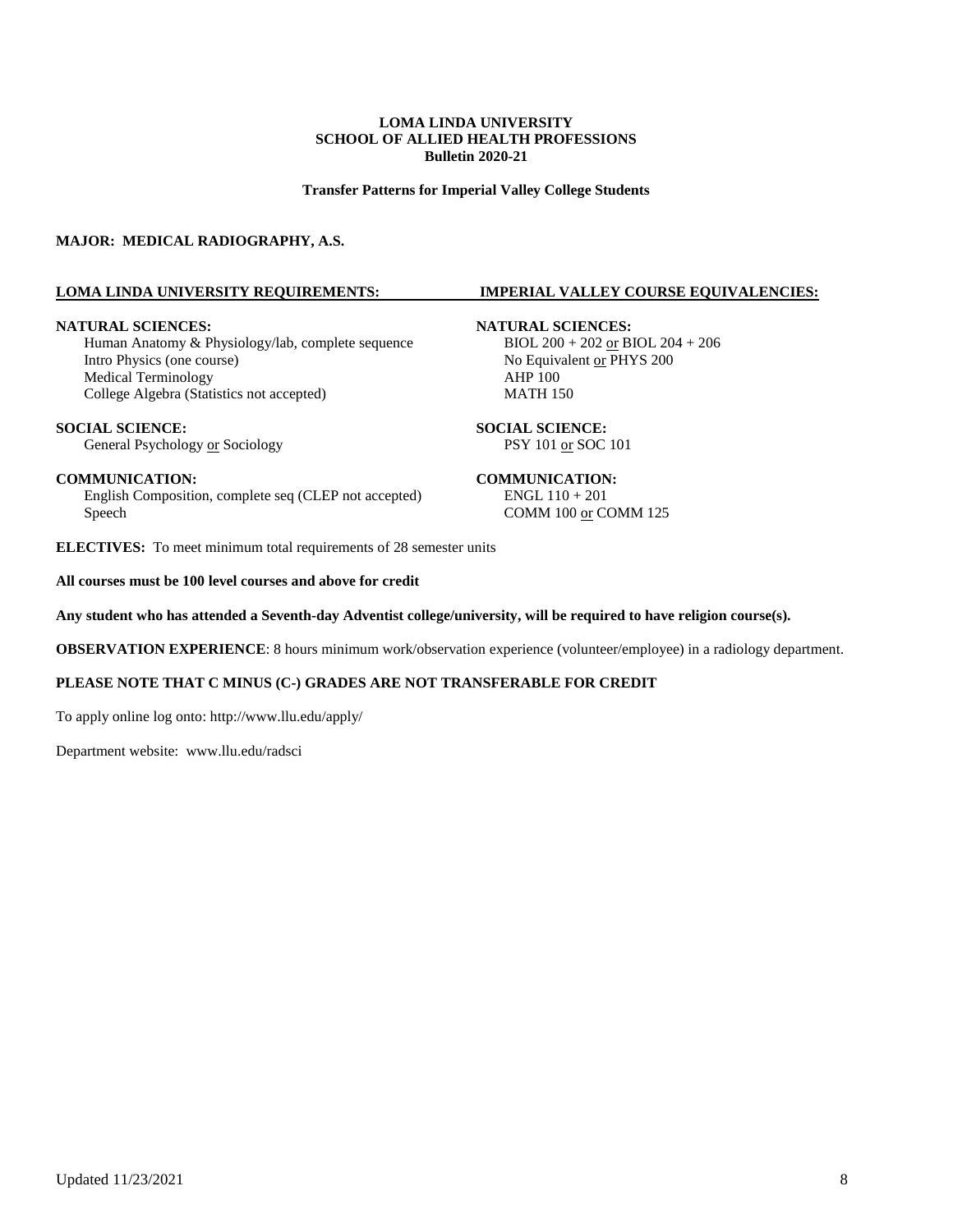#### **Transfer Patterns for Imperial Valley College Students**

#### **MAJOR: NUCLEAR MEDICINE, B.S.**

#### **LOMA LINDA UNIVERSITY REQUIREMENTS: IMPERIAL VALLEY COURSE EQUIVALENCIES:**

#### **HUMANITIES: (14 semester units min.) HUMANITIES: (14 semester units min.)**

**Any student who has attended a Seventh-day Adventist college/university, may be required to have religion course(s). Select from at least 3 subject areas: Select from at least 3 subject areas (listed on the left)** Art/ Music, Performing Arts (limited to 2 Sem units) *Applied/Performing Arts (2 units maximum)* Art/ Music, Performing Arts (limited to 2 Sem units) Literature, Philosophy, History, Foreign Language/ Modern Language/ American Sign Lang

#### **NATURAL SCIENCES: (2 areas, 8 semester units min) NATURAL SCIENCES: (2 areas, 8 semester units min)**

Anatomy & Physiology/lab, (complete seq, 2 courses) BIOL  $200 + 202$  or BIOL  $204 + 206$ <br>College Algebra (Statistics not accepted) MATH 150 College Algebra (Statistics not accepted) Intro or General Chemistry/lab (one course) CHEM 100 or CHEM 200 (Chemistry for non-science majors not accepted) Intro or General Physics/w lab (one course) No Equivalent <u>or</u> PHYS 200<br>Medical Terminology AHP 100 Medical Terminology

General Psychology<br>
Intro to Sociology<br>
SOC 101 Intro to Sociology Psychology; Political Science, Geography

English Composition, complete seq (CLEP not accepted) Speech or Interpersonal Communication COMM 100 or COMM 125

#### **HEALTH AND WELLNESS: (min 2 Sem units) HEALTH AND WELLNESS: (min 2 Sem units)**

Health Education (Personal Health or Nutrition) HE 102 or HE 106 2 PE Activity Courses 2 PE Activity Courses

**SOCIAL SCIENCES: (2 areas, 8 semester units min) SOCIAL SCIENCES: (2 areas, 8 semester units min) Select one additional course from the following areas Select one additional course from the following areas** Anthropology; Sociology; Economics *Select from at least 1 subject area (listed on the left)*

**COMMUNICATION: (6 Semester units)**<br>English Composition, complete seq (CLEP not accepted) ENGL  $110 + 201$ 

**ELECTIVES**: To meet the minimum total of 64 semester units

#### **All courses must be 100 level courses and above for credit**

**OBSERVATION EXPERIENCE:** Eight (8) hours minimum work/observation experience (volunteer/employee) in a Nuclear Medicine Department.

### **PLEASE NOTE THAT C MINUS (C-) GRADES ARE NOT TRANSFERABLE FOR CREDIT**

To apply online log onto:<http://www.llu.edu/apply/>

Department website: [www.llu.edu/radsci](http://www.llu.edu/radsci)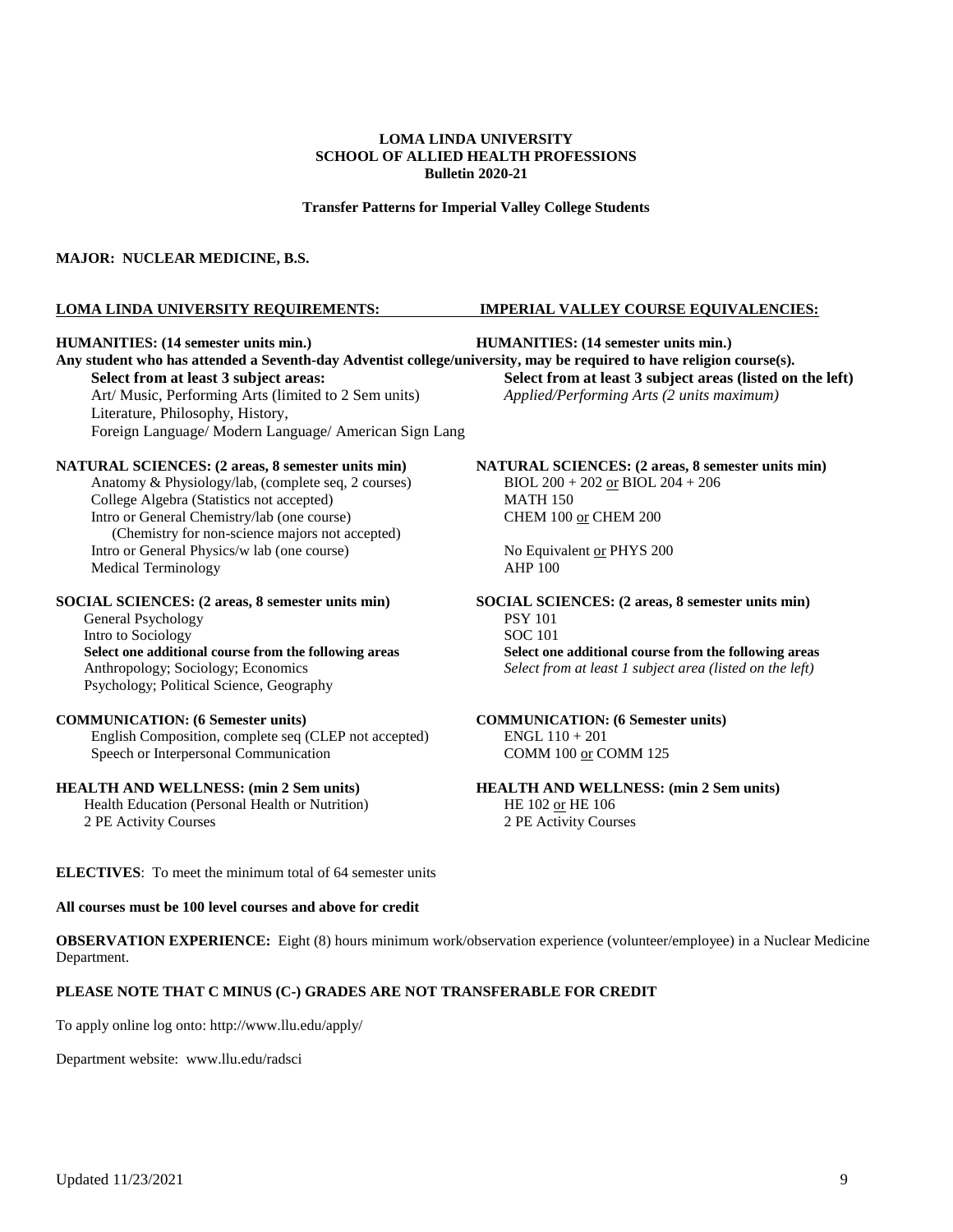**Transfer Patterns for Imperial Valley College Students**

### **MAJOR: BS Degree - NUTRITION AND DIETETICS OR \*MS Degree- NUTRITION AND DIETETICS**

#### **HUMANITIES: (14 semester units minimum) HUMANITIES: (14 semester units minimum)**

**Any student who has attended a Seventh-day Adventist college/university, will be required to have religion course(s). Select from at least 3 subject areas:** *Select from at least 3 subject areas (listed on the left)* Art/Music; Performing Arts (limited to 2 sem units) *Applied/Performing Arts (2 units maximum)* Literature, Philosophy, History, Foreign Language/ Modern Language/ American Sign Lang

### **NATURAL SCIENCES: (required courses) NATURAL SCIENCES: (required courses)**

\*General Chemistry/lab (one full year) CHEM 200 + 202 \*Human Anatomy & Physiology/lab, complete sequence BIOL 200 + 202 or BIOL 204 + 206 \*Microbiology with lab BIOL 220 \*College Algebra (or higher, i.e. Pre-Calculus, Calculus) MATH 150 (Statistics not accepted)

Psychology course PSY<br>
PSY<br>
Sociology course PSY Sociology course **Select remainder of social sciences units from:**<br>Anthropology: Economics: Political Science<br>Select from the departments listed on the left Geography; or additional Psychology or Sociology

#### **COMMUNICATION: (6 Semester units) COMMUNICATION: (6 Semester units)**

English Composition, complete seq (CLEP not accepted) ENGL 110 + 201 Speech (if needed to fulfill required units) COMM 100 or COMM 125

\*Human Nutrition HE 106 2 PE Activity Courses 2 PE Activity Courses Medical Terminology course AHP 100

### **LOMA LINDA UNIVERSITY REQUIREMENTS: IMPERIAL VALLEY COURSE EQUIVALENCIES:**

**SOCIAL SCIENCES:** (2 areas, 8 Sem units min)<br> **SOCIAL SCIENCES:** (2 areas, 8 Sem units min)<br> **SOCIAL SCIENCES:** (2 areas, 8 Sem units min) Select from the departments listed on the left

## **HEALTH AND WELLNESS: (min 2 Sem units) HEALTH AND WELLNESS: (min 2 Sem units)**

**ELECTIVES:** To meet minimum total requirements of 64 semester units

### **All courses must be 100 level courses and above for credit**

\***For MS degree only**: Individuals who already have a bachelor's degree from a regionally accredited college or university need to complete only the prerequisites denoted with an asterisk (\*).

### **PLEASE NOTE THAT C MINUS (C-) GRADES ARE NOT TRANSFERABLE FOR CREDIT**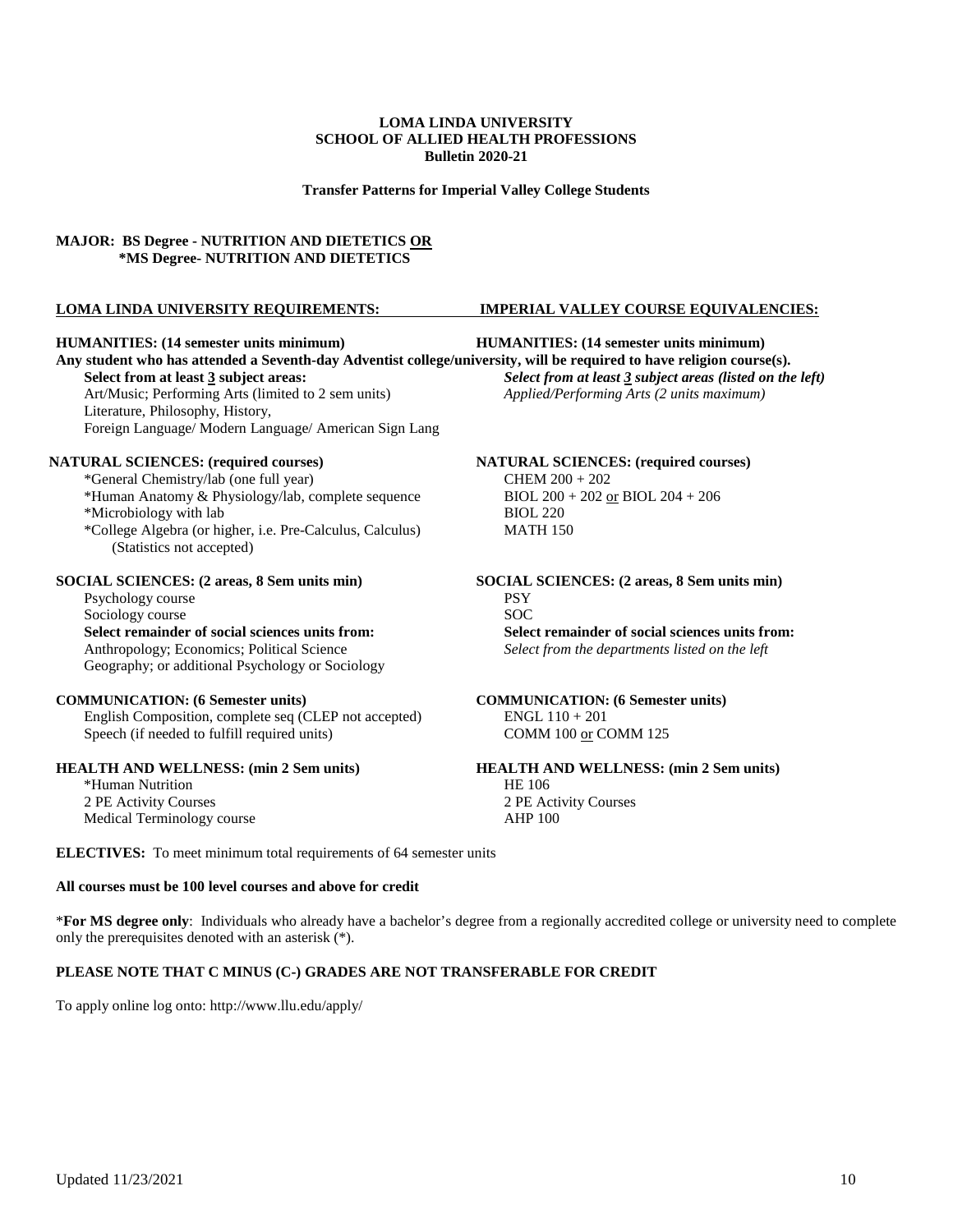### **Transfer Patterns for Imperial Valley College Students**

### **MAJOR: Entry-Level MOT – Occupational Therapy**

### **DEGREE REQUIREMENT: BACCALAURATE DEGREE AT AN ACCREDITED COLLEGE OR UNIVERSITY**

To be eligible for admission, the applicant must have earned a baccalaureate degree at an accredited college or university and have completed the following prerequisites:

#### **LOMA LINDA UNIVERSITY REQUIREMENTS: IMPERIAL VALLEY COURSE EQUIVALENCIES:**

#### **NATURAL SCIENCES NATURAL SCIENCES**

Human Anatomy & Physiology w/lab (complete seq)\* BIOL 200 + 202 or BIOL 204 + 206

Statistics\* MATH 119<br>Medical Terminology Mathematics and the state of the MATH 119 Medical Terminology

Human Lifespan & Development PSY 204 (must cover life cycle from birth to death)

\*These courses must have been taken within 5 years prior to application to our program.

**OBSERVATION EXPERIENCE:** A minimum of 40 hours of work/observation experience (volunteer/employee) in an Occupational Therapy Department.

### **TEST REQUIREMENT**: None required

**Any student who has attended a Seventh-day Adventist college/university, will be required to have religion course(s).**

### **PLEASE NOTE THAT GRADES "B" AND ABOVE ARE PREFERABLE. GRADES BELOW "B-" ARE NOT ACCEPTED FOR CREDIT.**

*NOTE: Admission to the MOT degree will be offered for one more year. Pending approval by the Accreditation Council for Occupational Therapy Education, in July 2021, we will begin accepting applications for the Entry-level Doctor of Occupational Therapy (EOTD) degree.*

To apply online log onto: [www.otcas.org.](http://www.otcas.org./)

Updated 11/23/2021 11

**SOCIAL SCIENCES SOCIAL SCIENCES**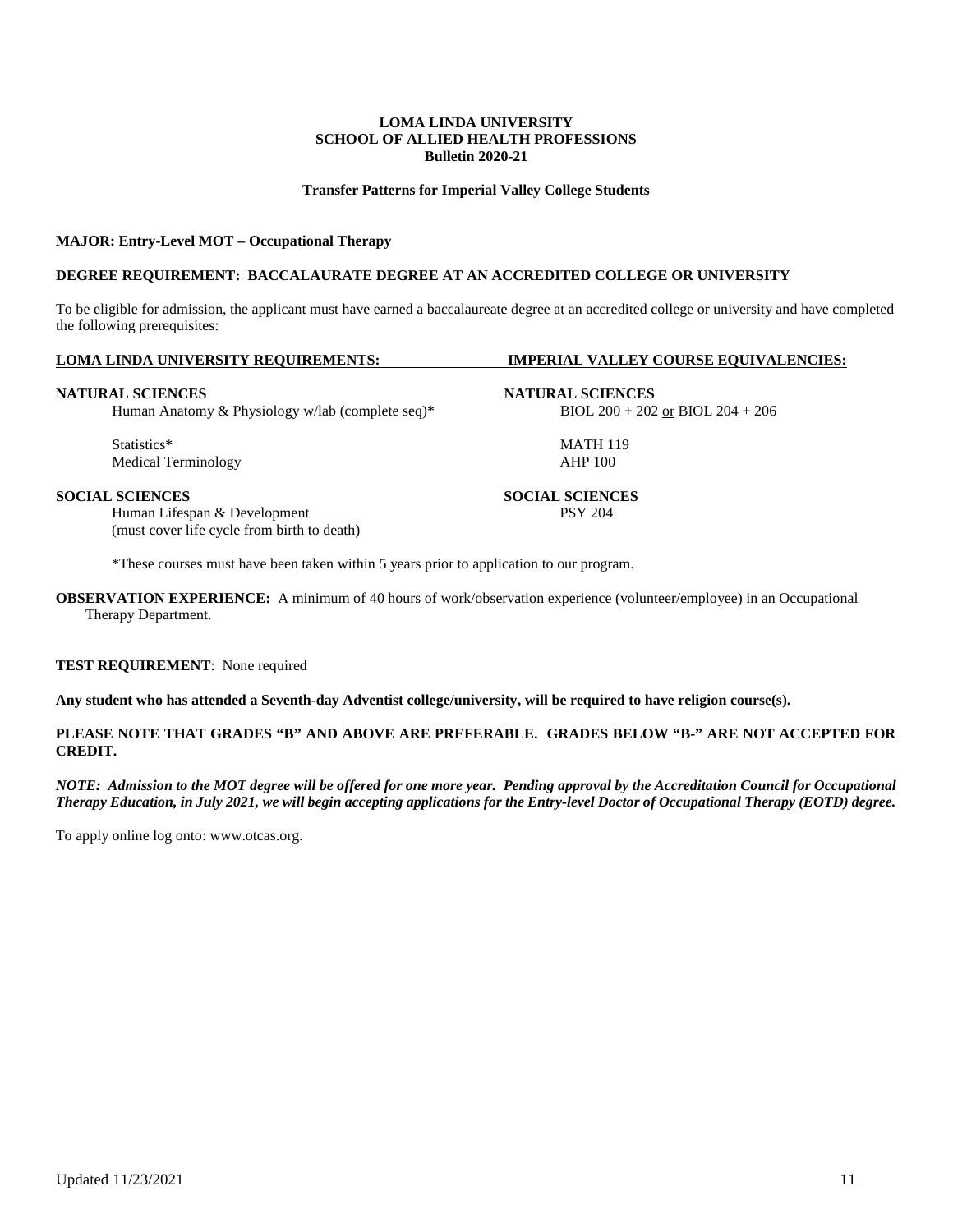**Transfer Patterns for Imperial Valley College Students**

#### **MAJOR: Orthotics and Prosthetics – MS**

#### **LOMA LINDA UNIVERSITY REQUIREMENTS: IMPERIAL VALLEY COURSE EQUIVALENCIES:**

### **HUMANITIES: (14 semester units minimum) HUMANITIES: (14 semester units minimum)**

**Any student who has attended a Seventh-day Adventist college/university, will be required to have religion course(s).** History (one course, required) HIST Philosophy (one course, required) PHIL **Select from at least 3 subject areas: Select from at least 3 subject areas (listed on the left)** Art/ Music, Performing Arts (limited to 2 Sem units) *Applied/Performing Arts (2 units maximum)* Art/ Music, Performing Arts (limited to 2 Sem units) Literature, Philosophy, History, Foreign Language/ Modern Language/ American Sign Lang

#### **NATURAL SCIENCES: (courses are required, units may vary) NATURAL SCIENCES: (courses are required, units may vary)**

\*Intro or Gen Chemistry/lab (one course) CHEM  $100 \text{ or }$  CHEM  $200 + 202$ 

Gen Psychology (required) PSY 101<br>
\*Abnormal Psychology or Growth & Development (required) PSY 208 or PSY 204 \*Abnormal Psychology or Growth & Development (required) Select additional credits from: Psychology, Sociology, Anthropology, Political Science The department recommends additional electives in this area.

#### **COMMUNICATION: (6 Sem. units min.) COMMUNICATION: (6 Sem. units min.)**

English Composition, complete seq (CLEP not accepted) ENGL 110 + 201 Speech or Computer (if needed to fulfill required units) COMM 100 or COMM 125 or CIS 101

2 PE Activity Courses (required) 2 PE Activity Courses

**The department recommends additional electives in this area.**

\*Anatomy & Physiology/lab or Biology/lab (complete seq) BIOL  $200 + 202$  or BIOL  $204 + 206$  or BIOL  $180 + 182$ \*Intro or Gen Physics/lab (one course) No Equivalent <u>or</u> PHYS 200 + 202 + 204<br>
\*Statistics (required) NATH 119 <u>or</u> STAT course from another MATH 119 or STAT course from another department

**SOCIAL SCIENCES: (2 areas, 8 Sem units min.) SOCIAL SCIENCES: (2 areas, 8 Sem units min.) SOCIAL SCIENCES: (2 areas, 8 Sem units min.) PSY 101 Select additional credits from: Psych, Soci, Anth, Pol Sci** 

## **HEALTH AND WELLNESS: (Required)**<br>
2 PE Activity Courses (required)<br>
2 PE Activity Courses (required)

**ELECTIVES:** To meet a minimum total requirements of 64 semester units. Maximum of 70 semester units transfer from junior/community colleges.

### **All courses must be 100 level courses and above for credit**

**OBSERVATION EXPERIENCE**: Eighty work/observation hours under the supervision of a CPO practitioner are required.

**TEST REQUIREMENT**: None required

### **PLEASE NOTE THAT C MINUS (C-) GRADES ARE NOT TRANSFERABLE FOR CREDIT**

To apply: Call Hans Schaepper at (909) 720-1201 to get directions.

\*Individuals who already have a bachelor's degree from a regionally accredited college or university need to complete only the prerequisites denoted with an asterisk (\*).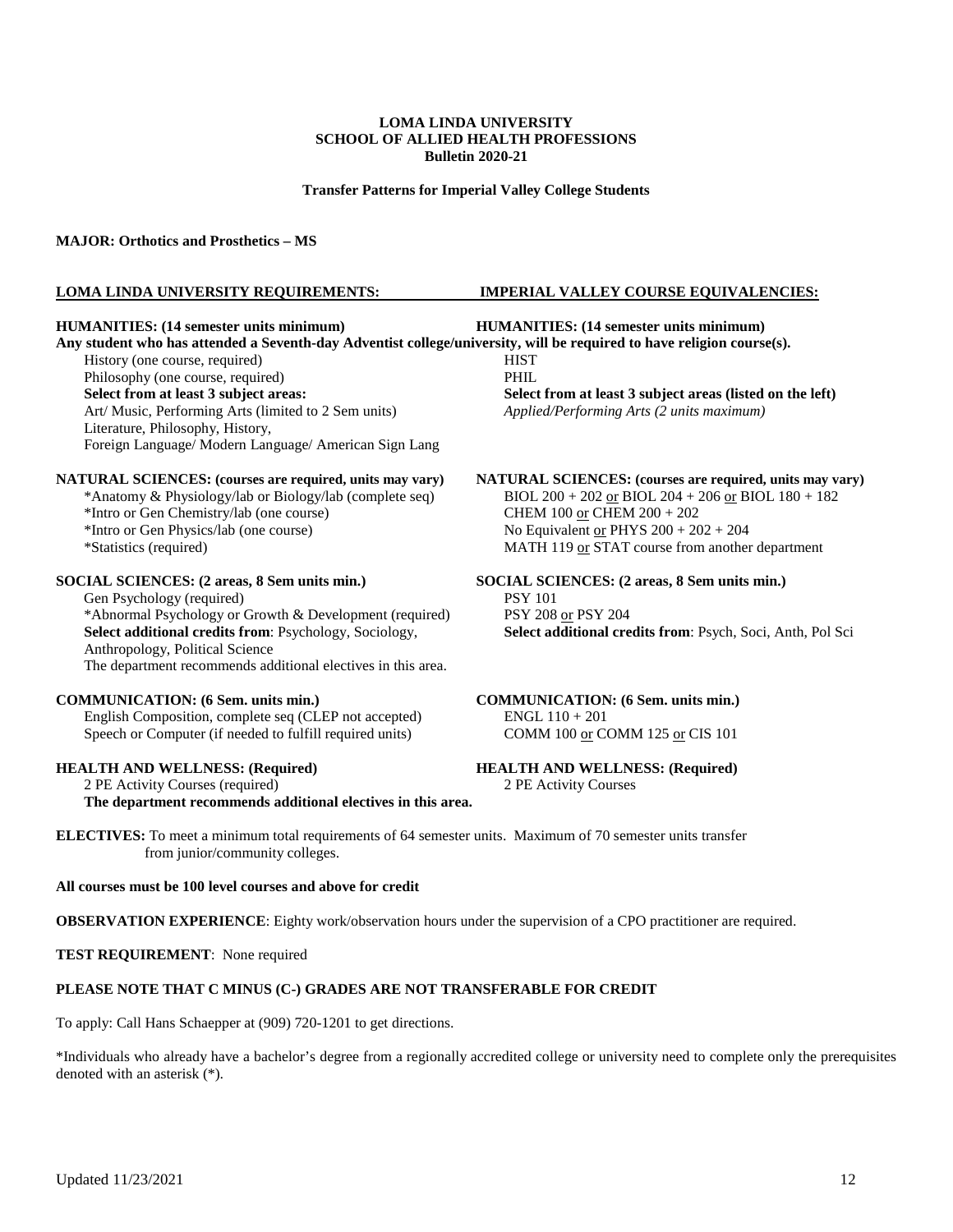**Transfer Patterns for Imperial Valley College Students**

### **MAJOR: AS Degree - PHYSICAL THERAPIST ASSISTANT**

#### **HUMANITIES: HUMANITIES:**

Art/Music (Performing/Applied Art/Music not acceptable) (Applied Art/Mus not acceptable) Philosophy/History, Literature, Foreign Language/ Modern Language/ American Sign Lang

**NATURAL SCIENCES:**<br>
\*Human Anatomy & Physiology/lab, sequence BIOL 200 + 202 or BIOL 204 + 206 \*Human Anatomy & Physiology/lab, sequence \*Intro Physics/lab (one course) No Equivalent \*2 yrs HS Algebra/C grade or better or Intermediate Algebra HS (required/no credit) <u>or</u> MATH 91<br>
\*Medical Terminology AHP 100 \*Medical Terminology

### **SOCIAL SCIENCES: SOCIAL SCIENCES:**

\*General Psychology PSY 101 \*Developmental Psychology or Abnormal Psychology PSY 204 or PSY 208

#### **COMMUNICATION: COMMUNICATION:**

English Composition, complete seq (CLEP not accepted) ENGL  $110 + 201$ \*Speech COMM 100 or COMM 125

**HEALTH AND WELLNESS:**<br> **HEALTH AND WELLNESS:**<br> **HEALTH AND WELLNESS:**<br> **HEALTH AND WELLNESS:**<br> **HE** 102 <u>or</u> HE 106 or Health Ed (personal health or nutrition)  $or$ 2 PE Activity Courses 2 PE Activity Courses

#### **LOMA LINDA UNIVERSITY REQUIREMENTS: IMPERIAL VALLEY COURSE EQUIVALENCIES:**

**Select one from:** *Select one from the areas listed on the left:*

**ELECTIVES**: To meet minimum total requirements of 32 semester units

### **All courses must be 100 level courses and above for credit**

**OBSERVATION EXPERIENCE**: A minimum of 80 hours work/observation experience (volunteer/employee) in a physical therapy department, 20 hours of which must be in an in-patient setting and 20 hours in an outpatient setting. *NOTE: This requirement has been waived for the cohort starting June 2022 due to the Covid-19 pandemic.*

\*Individuals who already have a bachelor's degree from a regionally accredited college or university need to complete only the prerequisites denoted with an asterisk (\*).

### **Any student who has attended a Seventh-day Adventist college/university, will be required to have religion course(s).**

**Prospective students must apply to the program through the online** *Centralized Application Service* (CAS) for all **Physical Therapist Assistant programs.** The PTA-CAS application portal will open on September 15, 2021, for the cohort starting June 21, 2022. Apply as early as possible for the best advantage!

To apply online:<https://ptacas.liaisoncas.com/applicant-ux/#/login>

### **PLEASE NOTE THAT C MINUS (C-) GRADES ARE NOT TRANSFERABLE FOR CREDIT**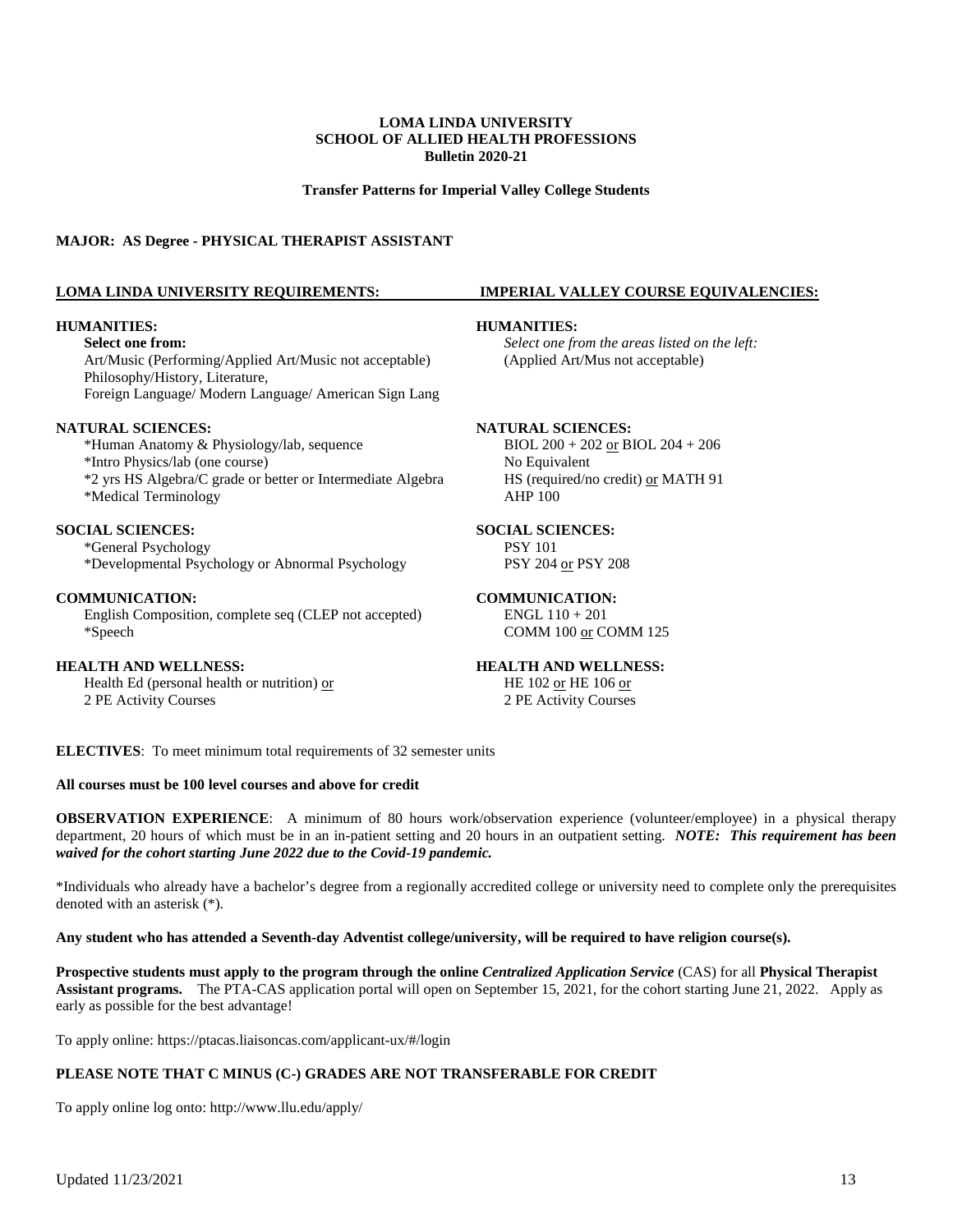**Transfer Patterns for Imperial Valley College Students**

### **MAJOR: Entry-Level DPT with previous bachelor's degree- Physical Therapy**

### **LOMA LINDA UNIVERSITY REQUIREMENTS: IMPERIAL VALLEY COURSE EQUIVALENCIES:**

Human Anatomy & Physiology w/lab (complete seq) BIOL  $200 + 202$  or BIOL  $200 + 202$  or BIOL  $200 + 202$ General Chemistry w/lab (complete seq) General Physics w/lab (complete seq)  $PHYS 200 + 202 + 204$ Two additional Biological Science courses BIOL Statistics MATH 119<br>Medical Terminology and the statistic method of the MATH 119<br>AHP 100 Medical Terminology

**SOCIAL SCIENCES:**<br> **SOCIAL SCIENCES:**<br> **SOCIAL SCIENCES:**<br> **SOCIAL SCIENCES:**<br>
PSY 101 General Psychology Human Growth & Development/Developmental PSY 204 Psychology of the Lifespan

### **COMMUNICATION:**<br>Speech **COMMUNICATION:**<br>COMM 100 <u>or</u> COMM 100 or COMM 125

**OBSERVATION EXPERIENCE:** A minimum of 80 hours of work/observation experience (volunteer/employee) in a physical therapy department, 20 hours of which must be in an in-patient setting and 20 hours must be in an outpatient setting.

#### **TEST REQUIREMENT**: GRE

### **PLEASE NOTE THAT C MINUS (C-) GRADES ARE NOT TRANSFERABLE FOR CREDIT**

**Any student who has attended a Seventh-day Adventist college/university, will be required to have religion course(s).**

To apply online log onto[: www.ptcas.org](http://www.ptcas.org/)

**NATURAL SCIENCES:**<br>
Human Anatomy & Physiology w/lab (complete seq) BIOL 200 + 202 or BIOL 204 + 206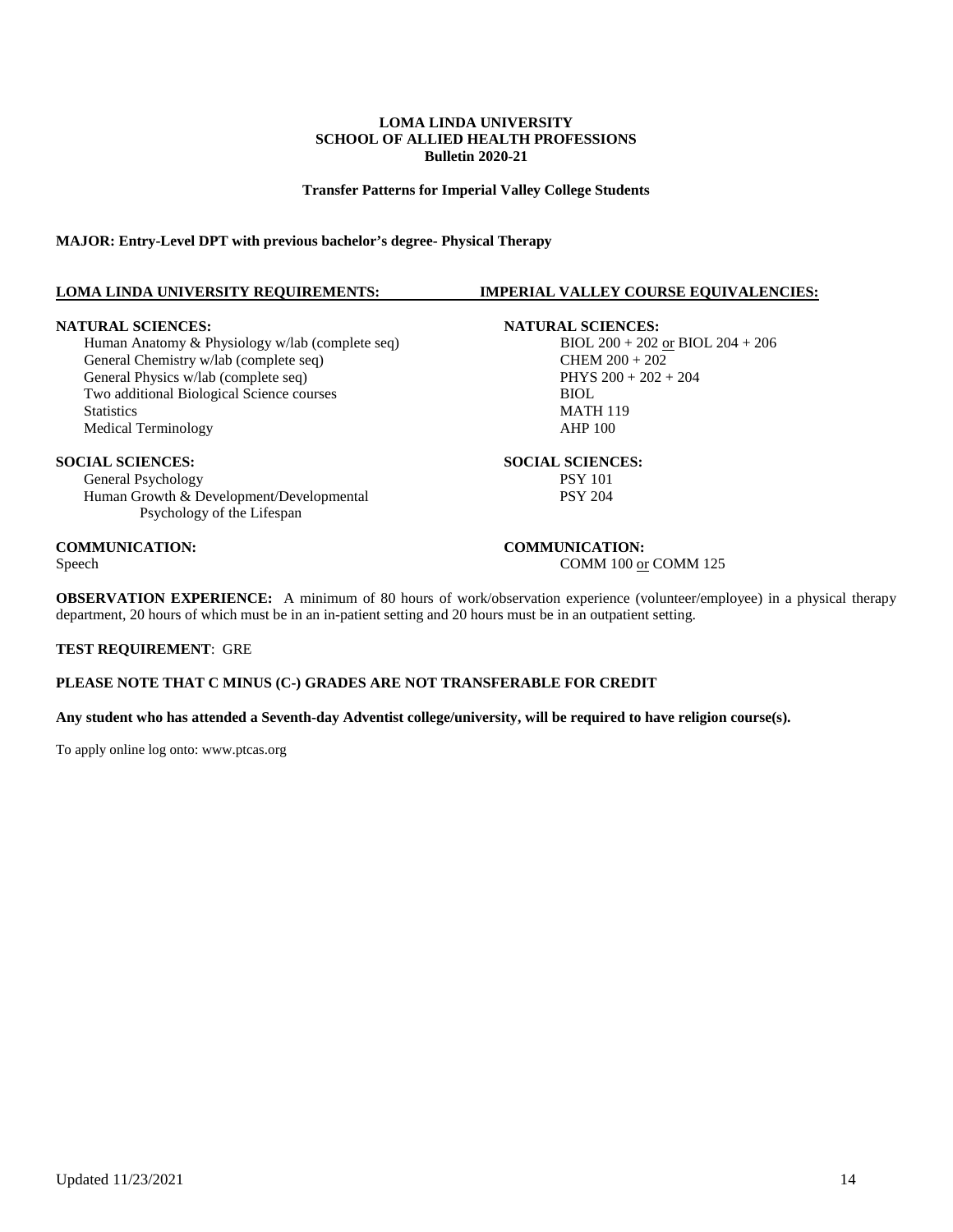**Transfer Patterns for Imperial Valley College Students**

### **MAJOR: M.P.A. Degree – PHYSICIAN ASSISTANT**

**A baccalaureate degree from a regionally accredited institution, PLUS at least 2,000 hours of hands-on paid patient care experience.**

### **MINIMUM OVERALL GPA 3.0: MINIMUM SCIENCE GPA: 3.0**

| LOMA LINDA UNIVERSITY REQUIREMENTS:                                                                                                                                                                                                                                                                                                                          | <b>IMPERIAL VALLEY COURSE EQUIVALENCIES:</b> |  |
|--------------------------------------------------------------------------------------------------------------------------------------------------------------------------------------------------------------------------------------------------------------------------------------------------------------------------------------------------------------|----------------------------------------------|--|
| Human Anatomy & Physiology with an on-campus laboratory<br>component, complete sequence OR separate courses in Human<br>Anatomy with an on-campus laboratory component and Human<br>Physiology with an on-campus laboratory component. Must cover<br>all organ systems. (Introductory courses are not accepted)                                              | BIOL $200 + 202$ or BIOL $204 + 206$         |  |
| General Chemistry, one-year sequence with an on-campus<br>laboratory component OR a sequence in Inorganic, Organic AND<br>Biochemistry with an on-campus laboratory component (three<br>quarters or two semesters; Inorganic can be Introduction to<br><b>Chemistry or General</b><br>Chemistry 1 only. Organic and Biochemistry cannot be<br>Introductory). | $CHEM 200 + 202$                             |  |
| General Microbiology with an on-campus laboratory component.<br>Must cover the four medically important areas: bacteria, viruses,<br>fungi, and protozoa (Introductory courses are not accepted).                                                                                                                                                            | <b>BIOL 220</b>                              |  |
| General Psychology (General Psychology, Introduction to<br>Psychology, Human Growth and Development, or Developmental<br>Psychology).                                                                                                                                                                                                                        | PSY 101 or PSY 204                           |  |
| <b>General Sociology or Cultural Anthropology (General</b><br>Sociology, Introduction to Sociology, Principles of Sociology<br>Medical Sociology, Cultural Anthropology or Introduction to<br>Cultural Anthropology)                                                                                                                                         | SOC 101 or ANTH 102                          |  |
| College-level Algebra (College Algebra, Pre-Calculus,<br>Trigonometry, Calculus or AP Calculus)                                                                                                                                                                                                                                                              | <b>MATH 150</b>                              |  |
| <b>English</b> , one-year sequence (language courses not accepted.<br>International students must complete English writing sequence<br>requirement from an accredited US institution).                                                                                                                                                                       | $ENGL$ 110 + 201                             |  |

**RECOMMENDED:** Statistics, Medical Terminology, Conversational Spanish

### **PLEASE NOTE THAT C MINUS (C-) GRADES ARE NOT TRANSFERABLE FOR CREDIT**

### **Any student who has attended a Seventh-day Adventist college/university, will be required to have religion course(s).**

To apply for the Physician Assistant M. P. A. degree program, go to caspaonline.org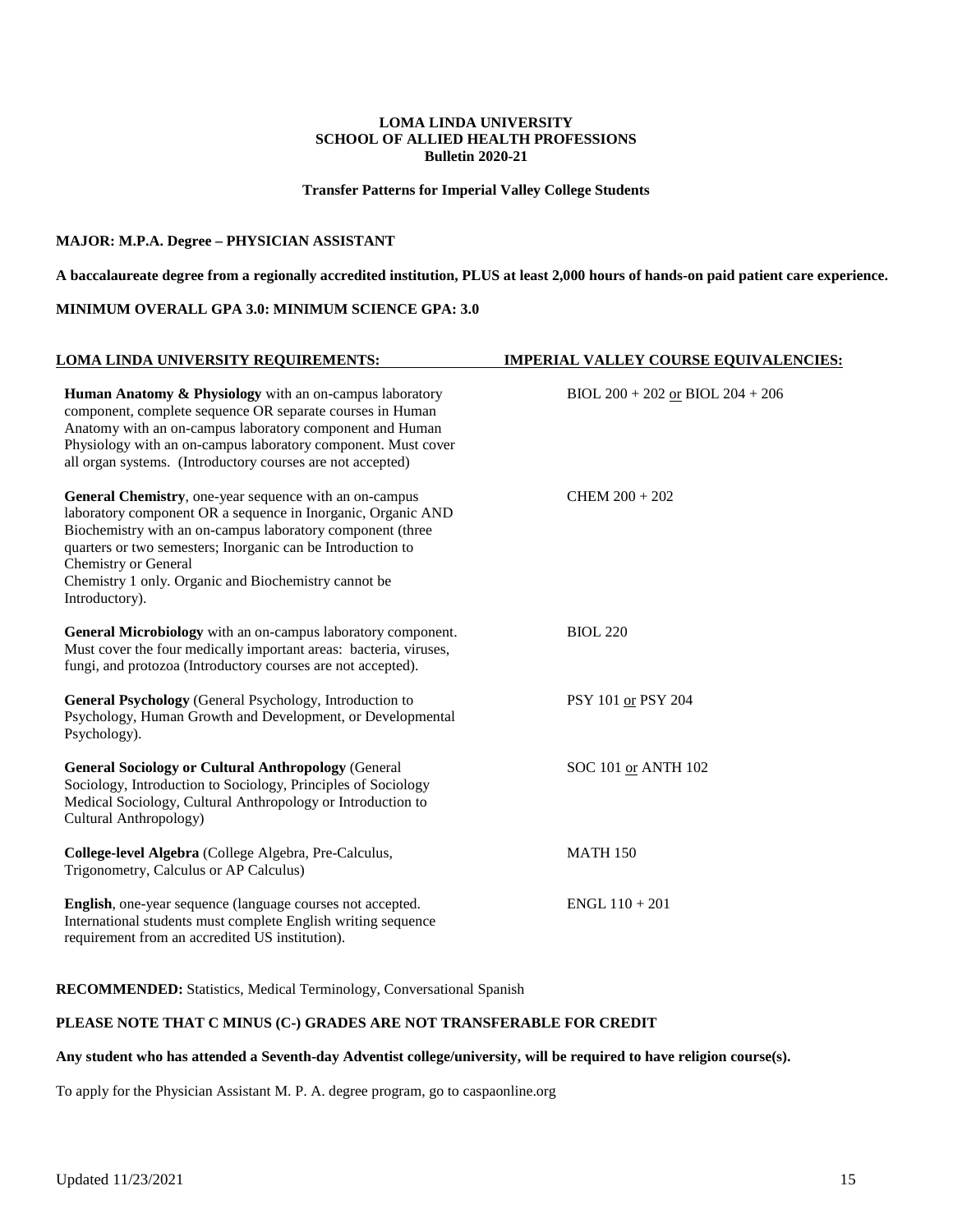### **Transfer Patterns for Imperial Valley College Students**

### **MAJOR: RADIATION SCIENCES, B.S. (FOR IMAGING PROFESSIONALS)—ONLINE PROGRAM**

### **LOMA LINDA UNIVERSITY REQUIREMENTS: IMPERIAL VALLEY COURSE EQUIVALENCIES:**

**HUMANITIES: (14 semester units minimum) HUMANITIES: (14 semester units minimum)** Any student who has attended a Seventh-day Adventist college/university, will be required to have religion course(s).<br>Select from at least 3 subject areas:<br>Select from at least 3 subject areas (listed on t **Select from at least 3** subject areas (listed on the left) Art/ Music, Performing Arts (limited to 2 Sem units) *Applied/Performing Arts (2 units maximum)* Literature, Philosophy, History, Foreign Language/ Modern Language/ American Sign Lang **NATURAL SCIENCES:** (2 areas, 8 semester units min)<br>Anatomy & Physiology/lab, one course<br> $BIOL 200 + 202 \text{ or } BIOL 204 + 206$ Anatomy & Physiology/lab, one course BIOL 200 + 202 or BIOL 204 + 206<br>2 yrs HS Alg/C grade or better or Interm Algebra HS (required/ no credit) or MATH 91 2 yrs HS Alg/C grade or better or Interm Algebra<br>Select one additional from: **Select one additional from:**<br>**CHEM, MATH, PHYS** Chemistry, Math, Physics **SOCIAL SCIENCES: (2 areas 8 Semester units min) SOCIAL SCIENCES: (2 areas, 8 Sem units min) Select Units from:**<br> **Select units from:**<br> **Select from at least**<br> **Select from at least** Select from at least 2 subject areas (listed on the left) Psychology; Political Science, Geography **COMMUNICATION: (min 6 Semester units) COMMUNICATION: (min 6 Semester units)** English Composition, complete seq (CLEP not accepted) ENGL 110 + 201

**If needed, select additional units from: If needed, select additional units from**<br>Speech or Computers **COMM 100** or COMM 125 or CIS 101

Health Ed (personal health and/or nutrition)<br>2 PE Activity Courses

COMM 100 or COMM 125 or CIS 101

**HEALTH AND WELLNESS: (min 2 Sem units)**<br>
HEALTH AND WELLNESS: (min 2 Sem units)<br>
HE 102 or HE 106<br>
HE 102 or HE 106 2 PE Activity Courses 2 PE Activity Courses

**ELECTIVES:** To meet the minimum at completion of the program students must have a total of 128 semester units, inclusive of Core BSRS courses, area of emphasis and elective units.

### **All courses must be 100 level courses and above for credit**

### **PLEASE NOTE THAT C MINUS (C-) GRADES ARE NOT TRANSFERABLE FOR CREDIT**

To apply online log onto:<http://www.llu.edu/apply/>

Department website: [www.llu.edu/radsci](http://www.llu.edu/radsci)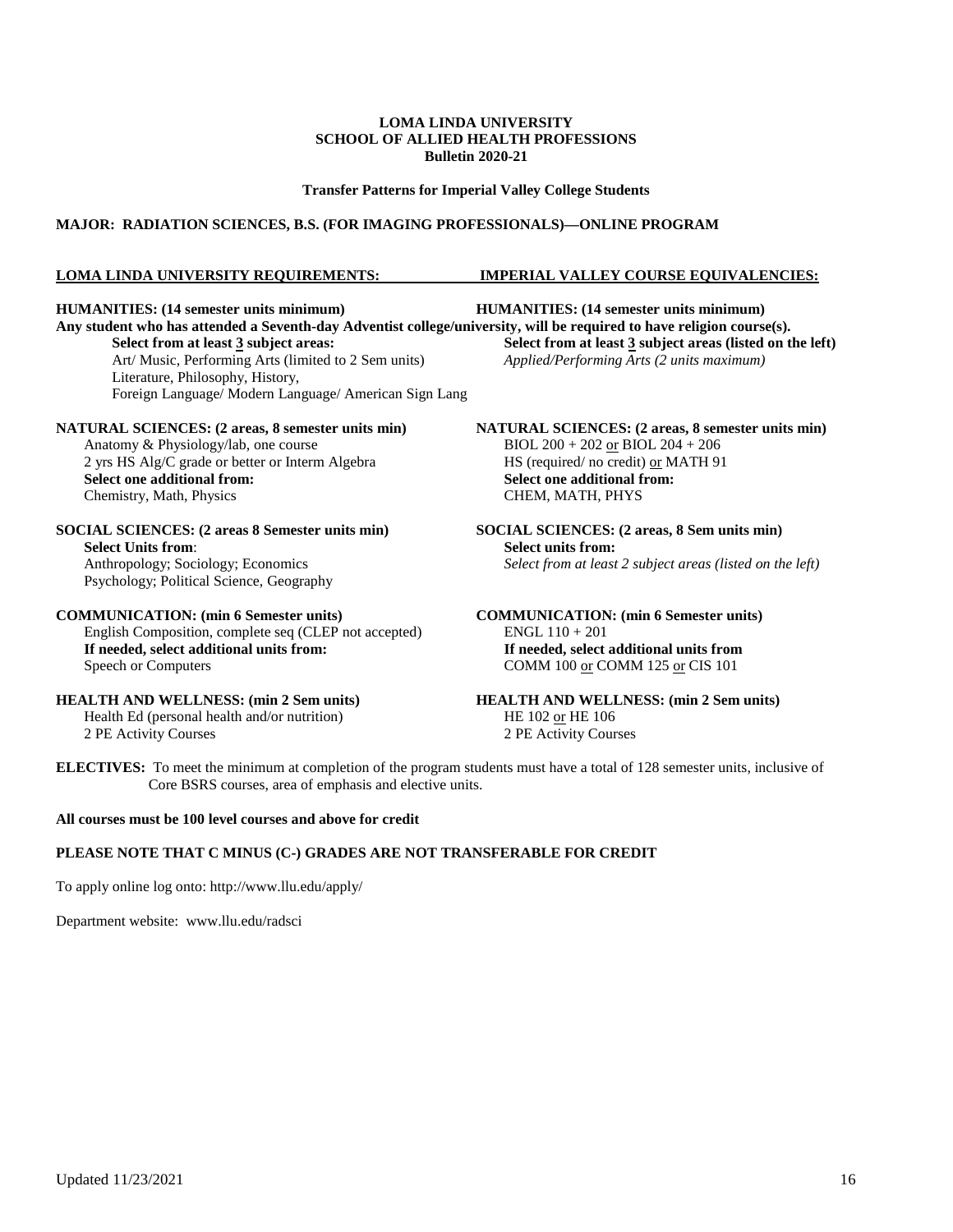**Transfer Patterns for Imperial Valley College Students**

### **MAJOR: RADIATION THERAPY, B.S.**

#### **HUMANITIES: (14 semester units minimum) HUMANITIES: (14 semester units minimum)**

**Any student who has attended a Seventh-day Adventist college/university, will be required to have religion course(s). Select from at least 3 subject areas: Select from at least 3 subject areas (listed on the left)** Art/ Music, Performing Arts (limited to 2 Sem units) *Applied/Performing Arts (2 units maximum)* Art/ Music, Performing Arts (limited to 2 Sem units) Literature, Philosophy, History, Foreign Language/ Modern Language/ American Sign Lang

#### **NATURAL SCIENCES: (2 areas, 8 Sem units min) NATURAL SCIENCES: (2 areas, 8 Sem units min)**

Anatomy & Physiology/lab, complete sequence BIOL 200 + 202 or BIOL 204 + 206 College Algebra (must be taken with 5 years of acceptance to MATH 150 Program, grade "B" or higher), Statistics not accepted Intro to Physics (one course) No Equivalent<br>
Medical Terminology<br>
AHP 100 Medical Terminology Select additional from:<br> **Select additional from:**<br> **Select additional from:**<br> **Select additional from:**<br> **Select additional from:**<br> **Select additional from:** Chemistry, Math, Physics, Biology

**SOCIAL SCIENCES: (2 areas 8 Semester units min) SOCIAL SCIENCES: (2 areas, 8 Sem units min)** General Psychology or Developmental Psychology **PSY 101** or PSY 204 General Psychology or Developmental Psychology

Psychology; Political Science, Geography

### **COMMUNICATION: (min 6 Sem units min) COMMUNICATION: (min 6 Sem units min)**

English Composition, complete seq (CLEP not accepted) ENGL 110 + 201 Speech (required) COMM 100 or COMM 125

Health Education (personal health and/or nutrition) 2 PE Activity Courses 2 PE Activity Courses

### **LOMA LINDA UNIVERSITY REQUIREMENTS: IMPERIAL VALLEY COURSE EQUIVALENCIES:**

**Select additional units from:**<br> **Select additional units from:**<br> **Select from at least 2 subject a**<br> **Select from at least 2 subject a** Select from at least 2 subject areas (listed on the left)

**HEALTH AND WELLNESS: (min 2 Sem units)**<br> **HEALTH AND WELLNESS: (min 2 Sem units)**<br> **HE** 102 <u>or</u> HE 106<br> **HE** 102 or HE 106

**ELECTIVES:** May be needed to meet the minimum requirements of 128 semester units. ARRT applicants need 68 semester units. Non-ARRT need 60 semester units.

### **All courses must be 100 level courses and above for credit**

**Additional requirements:** Students are required to have a current Health Care Provider CPR Card offered by the American Heart Association upon admission into the program. Students must maintain certification for the entire length of the program.

**OBSERVATION EXPERIENCE:** A minimum of 24 hours of observation in a Radiation Oncology Department.

### **PLEASE NOTE THAT C MINUS (C-) GRADES ARE NOT TRANSFERABLE FOR CREDIT**

To apply online log onto:<http://www.llu.edu/apply/>

Department website: [www.llu.edu/radsci](http://www.llu.edu/radsci)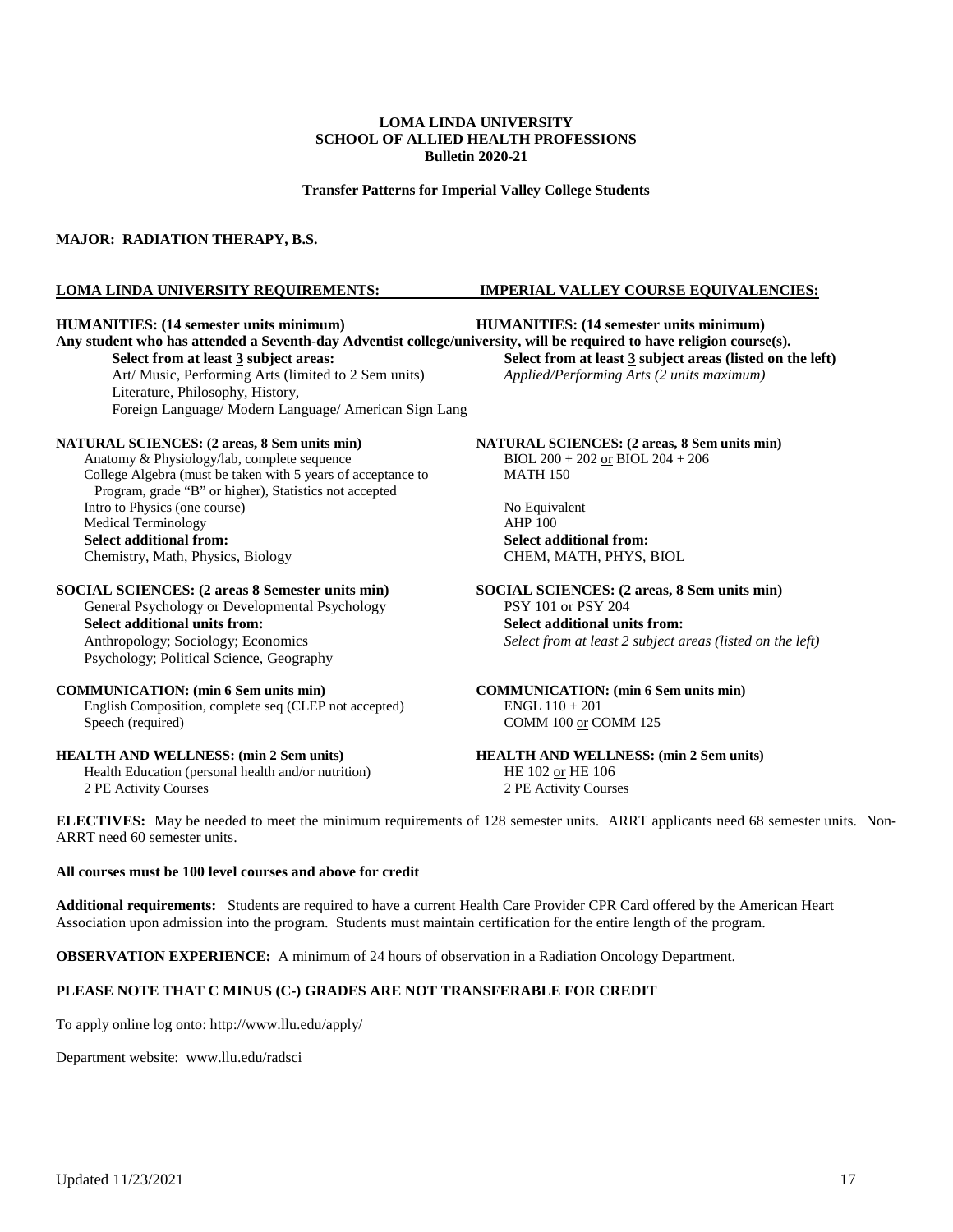**Transfer Patterns for Imperial Valley College Students**

### **MAJOR: RESPIRATORY CARE, BS**

#### **LOMA LINDA UNIVERSITY REQUIREMENTS: IMPERIAL VALLEY COURSE EQUIVALENCIES:**

Art/ Music, Performing Arts (limited to 2 Sem units) *Applied/Performing Arts (2 units maximum)* Literature, Philosophy, History, Foreign Language/ Modern Language/ American Sign Lang

Anatomy &Physiology/lab, seq (pref) <u>or</u> Gen Biology, seq BIOL 200 + 202 or BIOL 204 + 2<br>Intro or Gen Chemistry/lab, complete seq CHEM 100 <u>or</u> CHEM 200 + 202 Intro or Gen Chemistry/lab, complete seq Microbiology/lab BIOL 220 Intro Physics/lab, one course <u>or</u> HS Physics<br>
2 yrs HS Algebra/C grade or better or Inter Algebra<br>
HS (required/no credit) <u>or</u> MATH 91 2 yrs HS Algebra/C grade or better or Inter Algebra

Cultural Diversity (approved course, required) SOC 1<br>
Psychology (required) PSYC Psychology (required) **Select remainder of social sciences units from: Select remainder of social sciences units from:** Psychology; Political Science; Sociology

English Composition, complete seq (CLEP not accepted) ENGL 110 + 201<br>Speech or Interpersonal Communications COMM 100 or COMM 125 Speech or Interpersonal Communications Computers (HS or college) HS computer (no credit) or CIS 101

Health Ed (personal health or nutrition) HE 102 or HE 106 2 PE Activity Courses 2 PE Activity Courses

#### **HUMANITIES: (14 semester units minimum) HUMANITIES: (14 semester units minimum)**

**Any student who has attended a Seventh-day Adventist college/university, will be required to have religion course(s).**

**Select from at least 3 subject areas: Select from at least 3 subject areas (listed on the left)**

**NATURAL SCIENCES: (required)**<br>Anatomy &Physiology/lab, seq (pref) <u>or</u> Gen Biology, seq BIOL 200 + 202 or BIOL 204 + 206 <u>or</u> BIOL 180 + 182

# **SOCIAL SCIENCES: (2 areas, 8 Sem units min)**<br> **SOCIAL SCIENCES: (2 areas, 8 Sem units min)**<br> **SOC 150**<br> **SOC 150**

Anthropology; Geography; Economics *Select from at least 1 subject area (listed on the left)*

# **COMMUNICATION: (min 6 Sem units min) COMMUNICATION: (min 6 Sem units min)**

## **HEALTH AND WELLNESS: (min 2 Sem units) HEALTH AND WELLNESS: (min 2 Sem units)**

**ELECTIVES**: To meet minimum total requirements of 55 semester units

### **All courses must be 100 level courses and above for credit**

### **PLEASE NOTE THAT C MINUS (C-) GRADES ARE NOT TRANSFERABLE FOR CREDIT**